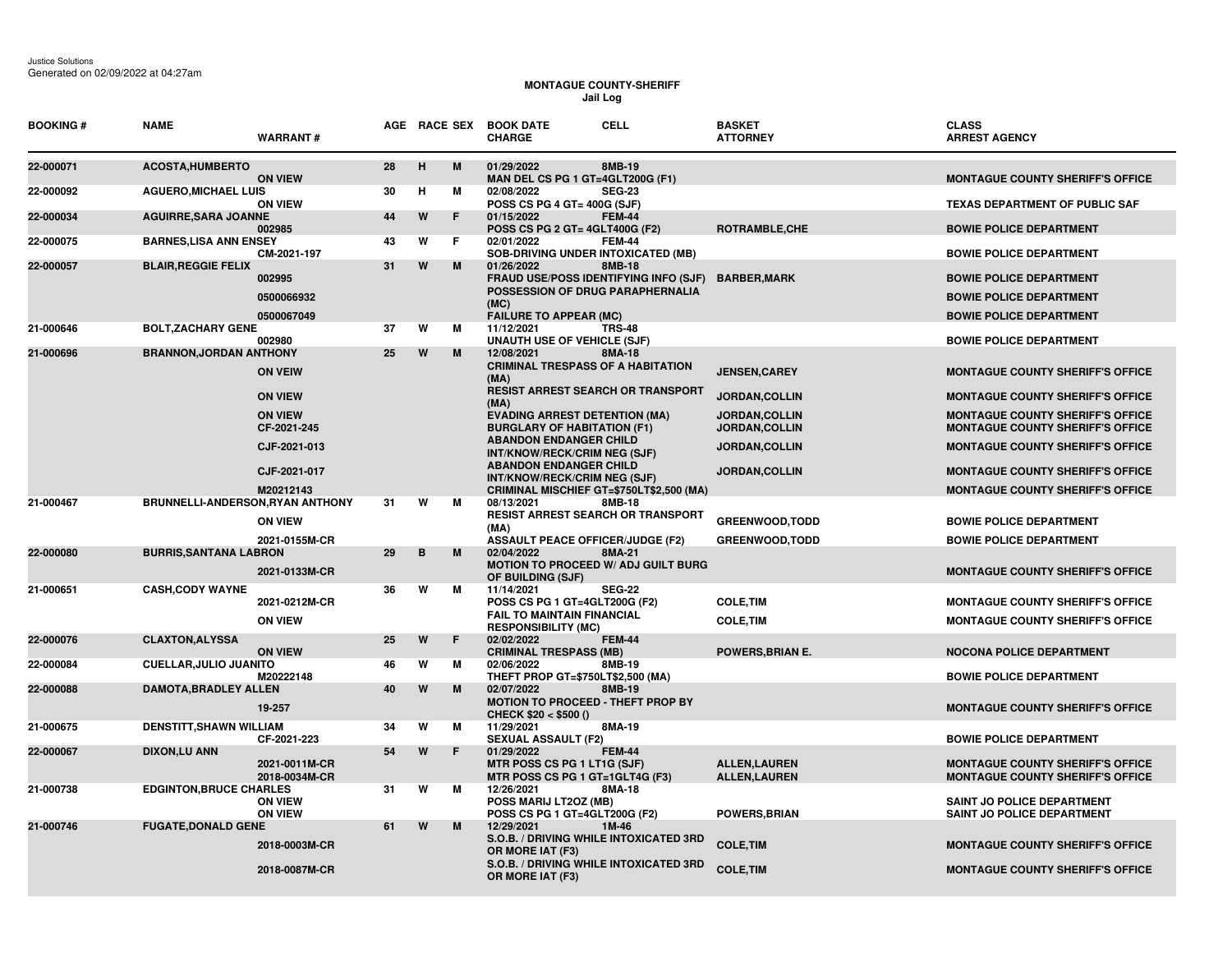|           |                                 | 17075932                         |    |   |    | ALL CLASS C/ OPEN CONTAINER (MC)                                                            |                                      | <b>MONTAGUE COUNTY SHERIFF'S OFFICE</b>                                            |
|-----------|---------------------------------|----------------------------------|----|---|----|---------------------------------------------------------------------------------------------|--------------------------------------|------------------------------------------------------------------------------------|
| 21-000295 | <b>HERNANDEZ, OSCAR ALFREDO</b> |                                  | 26 | н | м  | 1M-47<br>05/21/2021                                                                         |                                      |                                                                                    |
|           |                                 | F2021568                         |    |   |    | <b>SOB - SEXUAL ASSAULT IN DISASTER AREA <sub>ODOM,</sub>LANHON</b><br>(F1)                 |                                      | <b>TEXAS DEPARTMENT OF PUBLIC SAF</b>                                              |
|           |                                 | PRL2105000127                    |    |   |    | ICE HOLD ()                                                                                 | <b>ODOM,LANHON</b>                   | <b>TEXAS DEPARTMENT OF PUBLIC SAF</b>                                              |
| 22-000079 | <b>HILL, JOHN CHRISTOPHER</b>   |                                  | 37 | W | M  | 02/02/2022<br>8MA-21                                                                        |                                      |                                                                                    |
|           |                                 | 003001                           |    |   |    | <b>CRIMINAL TRESPASS (MB)</b>                                                               | <b>BAKER, DOUGLAS L.</b>             | <b>BOWIE POLICE DEPARTMENT</b>                                                     |
| 22-000073 | <b>HOLLAR, DILLON WAYNE</b>     | 002964                           | 29 | W | м  | 01/31/2022<br>8MA-21<br><b>CRIMINAL TRESPASS (MB)</b>                                       |                                      |                                                                                    |
|           |                                 |                                  |    |   |    | <b>RESIST ARREST SEARCH OR TRANSPORT</b>                                                    |                                      | SAINT JO POLICE DEPARTMENT                                                         |
|           |                                 | 002963                           |    |   |    | (MA)                                                                                        |                                      | SAINT JO POLICE DEPARTMENT                                                         |
|           |                                 | 002962                           |    |   |    | CRIMINAL MISCHIEF GT=\$750LT\$2,500 (MA)                                                    |                                      | SAINT JO POLICE DEPARTMENT                                                         |
| 21-000679 | <b>HOWARD, MARCY LYNN</b>       |                                  | 47 | W | F  | 11/30/2021<br><b>FEM-43</b>                                                                 |                                      |                                                                                    |
|           |                                 | F1530580L<br>CF-2021-241         |    |   |    | SOB - MAN DEL CS PG 1 GT=4GLT200G (F1)<br>POSS CS PG 1 LT1G (SJF)                           |                                      | <b>MONTAGUE COUNTY SHERIFF'S OFFICE</b><br><b>MONTAGUE COUNTY SHERIFF'S OFFICE</b> |
|           |                                 | CM-2021-263                      |    |   |    | POSS MARIJ LT2OZ (MB)                                                                       |                                      | <b>MONTAGUE COUNTY SHERIFF'S OFFICE</b>                                            |
| 21-000701 | HULEN, REBECCA DANIELLE         |                                  | 31 | W | F. | 12/09/2021<br><b>FEM-43</b>                                                                 |                                      |                                                                                    |
|           |                                 | 2021-0123M-CR                    |    |   |    | MAN DEL CS PG 1 GT=4GLT200G (F1)                                                            |                                      | <b>MONTAGUE COUNTY SHERIFF'S OFFICE</b>                                            |
| 22-000056 | <b>LEMONS, DANIEL DEWAYNE</b>   |                                  | 36 | W | M  | <b>SEG-25</b><br>01/25/2022                                                                 |                                      |                                                                                    |
|           |                                 | CF-2022-123                      |    |   |    | UNLAWFUL POSSESSION FIREAM BY FELON<br>(F3)                                                 |                                      | <b>MONTAGUE COUNTY SHERIFF'S OFFICE</b>                                            |
|           |                                 | CF-2022-125                      |    |   |    | POSS CS PG 1 LT1G (SJF)                                                                     |                                      | <b>MONTAGUE COUNTY SHERIFF'S OFFICE</b>                                            |
|           |                                 | CF-2022-124                      |    |   |    | THEFT PROP GT=\$2,500LT\$30K (SJF)                                                          |                                      | <b>MONTAGUE COUNTY SHERIFF'S OFFICE</b>                                            |
|           |                                 | <b>ON VIEW</b>                   |    |   |    | <b>POSS DANGEROUS DRUG (MA)</b>                                                             |                                      | <b>MONTAGUE COUNTY SHERIFF'S OFFICE</b>                                            |
| 21-000747 | <b>MCGEE, KEVIN SCOTT</b>       | CF-2022-133                      | 50 | W | м  | THEFT PROP GT=\$2,500LT\$30K (SJF)<br>8MB-21<br>12/30/2021                                  |                                      | <b>MONTAGUE COUNTY SHERIFF'S OFFICE</b>                                            |
|           |                                 |                                  |    |   |    | AGG ASSAULT DATE/FAMILY/HOUSE                                                               |                                      |                                                                                    |
|           |                                 | <b>ON VIEW</b>                   |    |   |    | W/WEAPON (F1)                                                                               |                                      | <b>BOWIE POLICE DEPARTMENT</b>                                                     |
| 22-000091 | <b>MOBLEY, JADEN RENEE</b>      |                                  | 19 | W | F  | DT-38<br>02/08/2022                                                                         |                                      |                                                                                    |
|           |                                 | <b>ON VIEW</b>                   |    |   |    | POSS CS PG 2 LT 1G (SJF)                                                                    |                                      | <b>BOWIE POLICE DEPARTMENT</b><br><b>BOWIE POLICE DEPARTMENT</b>                   |
|           |                                 | <b>ON VIEW</b><br><b>ON VIEW</b> |    |   |    | <b>POSS DRUG PARA (MC)</b><br><b>MINOR IN POSS ALCOHOL (MC)</b>                             |                                      | <b>BOWIE POLICE DEPARTMENT</b>                                                     |
| 21-000744 | <b>MONEY, WESLEY FRANKLIN</b>   |                                  | 25 | W | м  | 12/29/2021<br>8MB-21                                                                        |                                      |                                                                                    |
|           |                                 | <b>ON VIEW</b>                   |    |   |    | <b>EVADING ARREST DETENTION (MA)</b>                                                        |                                      | <b>BOWIE POLICE DEPARTMENT</b>                                                     |
|           |                                 | <b>ON VIEW</b>                   |    |   |    | POSS STOLEN PROP(THEFT PROP                                                                 |                                      | <b>BOWIE POLICE DEPARTMENT</b>                                                     |
|           |                                 |                                  |    |   |    | \$100-\$750) (MB)<br><b>FRAUD USE/POSS IDENTIFYING INFO #</b>                               |                                      |                                                                                    |
|           |                                 | <b>ON VIEW</b>                   |    |   |    | <b>ITEMS 5LT10 (F3)</b>                                                                     | JORDAN, COLLIN                       | <b>BOWIE POLICE DEPARTMENT</b>                                                     |
|           |                                 | <b>ON VIEW</b>                   |    |   |    | <b>POSS DANGEROUS DRUG (MA)</b>                                                             | <b>JORDAN,COLLIN</b>                 | <b>BOWIE POLICE DEPARTMENT</b>                                                     |
|           |                                 | 2021-0142M-CR                    |    |   |    | CAPIAS/MTP-POSS CS PG 1 LT1G (SJF)                                                          | <b>JORDAN,COLLIN</b>                 | <b>BOWIE POLICE DEPARTMENT</b>                                                     |
| 22-000011 | <b>NAIL, AARON EUGENE JR</b>    | <b>ON VIEW</b>                   | 37 | W | M  | 01/06/2022<br>8MA-19<br>POSS CS PG 1 GT=1GLT4G (F3)                                         | <b>POWERS, BRIAN</b>                 | <b>BOWIE POLICE DEPARTMENT</b>                                                     |
| 22-000022 | <b>NEISS, JERRY ALAN</b>        |                                  | 35 | W | м  | 01/12/2022<br>8MB-21                                                                        |                                      |                                                                                    |
|           |                                 | F20212625                        |    |   |    | FAIL TO COMPLY SEX OFF DUTY TO REG                                                          |                                      |                                                                                    |
|           |                                 |                                  |    |   |    | LIFE/ANNUAL (F3)                                                                            | <b>JORDAN,COLLIN</b>                 | <b>MONTAGUE COUNTY SHERIFF'S OFFICE</b>                                            |
| 22-000065 | PADGETT, AMY ELIZABETH          |                                  | 25 | W | F  | 01/29/2022<br><b>FEM-43</b>                                                                 |                                      |                                                                                    |
|           |                                 | 2020-0042M-CR<br>2020-0153M-CR   |    |   |    | <b>MTR - BURGLARY OF HABITATION (F2)</b><br>MTR - POSS CS PG 1 GT=1GLT4G (F3)               | <b>COLE, TIM</b><br><b>COLE, TIM</b> | <b>SAINT JO POLICE DEPARTMENT</b><br><b>SAINT JO POLICE DEPARTMENT</b>             |
|           |                                 | 2020-0154M-CR                    |    |   |    | MTR - POSS CS PG 1 LT1G (F)                                                                 | <b>COLE, TIM</b>                     | <b>SAINT JO POLICE DEPARTMENT</b>                                                  |
|           |                                 | 2021-0192M-CR                    |    |   |    | MTR - POSS CS PG 1 GT=4GLT200G (F2)                                                         | <b>COLE, TIM</b>                     | <b>SAINT JO POLICE DEPARTMENT</b>                                                  |
| 22-000093 | <b>RAMOS-KASTNER, ANDRE</b>     |                                  | 22 | н | м  | 02/08/2022<br><b>SEG-26</b>                                                                 |                                      |                                                                                    |
| 22-000087 | <b>SAMPSON, DAVID LYNN</b>      | <b>ON VIEW</b>                   | 31 | W | М  | POSS MARIJ LT2OZ (MB)<br>02/07/2022<br>8MB-21                                               |                                      | <b>TEXAS DEPARTMENT OF PUBLIC SAF</b>                                              |
|           |                                 |                                  |    |   |    | <b>SOB - SELL DIST DISPLAY HARMFUL</b>                                                      |                                      |                                                                                    |
|           |                                 | 21-016                           |    |   |    | <b>MATERIAL/MINOR (MA)</b>                                                                  |                                      | <b>MONTAGUE COUNTY SHERIFF'S OFFICE</b>                                            |
| 21-000266 | <b>SANDERS, LANE JOSEPH</b>     |                                  | 25 | W | м  | 05/07/2021<br>8M-16                                                                         |                                      |                                                                                    |
|           |                                 | 2020-0133M-CR                    |    |   |    | MTP - POSS CS PG 1 GT=4GLT200G (F2)<br>MTP - EVADING ARREST DETENTION W/VEH Williams, Roger | <b>WILLIAMS, ROGER</b>               | <b>BOWIE POLICE DEPARTMENT</b>                                                     |
|           |                                 | 2020-0134M-CR                    |    |   |    | OR WATERCRAFT (SJF)                                                                         |                                      | <b>BOWIE POLICE DEPARTMENT</b>                                                     |
|           |                                 | <b>ON VIEW</b>                   |    |   |    | <b>RESIST ARREST SEARCH OR TRANSPORT</b>                                                    | Williams, Roger                      | <b>BOWIE POLICE DEPARTMENT</b>                                                     |
|           |                                 |                                  |    |   |    | (MA)                                                                                        |                                      |                                                                                    |
| 21-000709 | SMITH, CACIA ALEXANDRIA         |                                  | 27 | W | F  | 12/14/2021<br><b>FEM-44</b><br><b>ABANDON ENDANGER CHILD</b>                                |                                      |                                                                                    |
|           |                                 | CJF-2021-014                     |    |   |    | INT/KNOW/RECK/CRIM NEG (SJF)                                                                | <b>MARSH, LEE ANN</b>                | <b>MONTAGUE COUNTY SHERIFF'S OFFICE</b>                                            |
|           |                                 | CJF-2021-016                     |    |   |    | <b>ABANDON ENDANGER CHILD</b>                                                               | <b>MARSH,LEE ANN</b>                 |                                                                                    |
|           |                                 |                                  |    |   |    | INT/KNOW/RECK/CRIM NEG (SJF)                                                                |                                      | <b>MONTAGUE COUNTY SHERIFF'S OFFICE</b>                                            |
| 21-000668 | <b>SMITH, COBY WAYNE</b>        |                                  | 33 | W | м  | 11/25/2021<br>8MA-18                                                                        |                                      |                                                                                    |